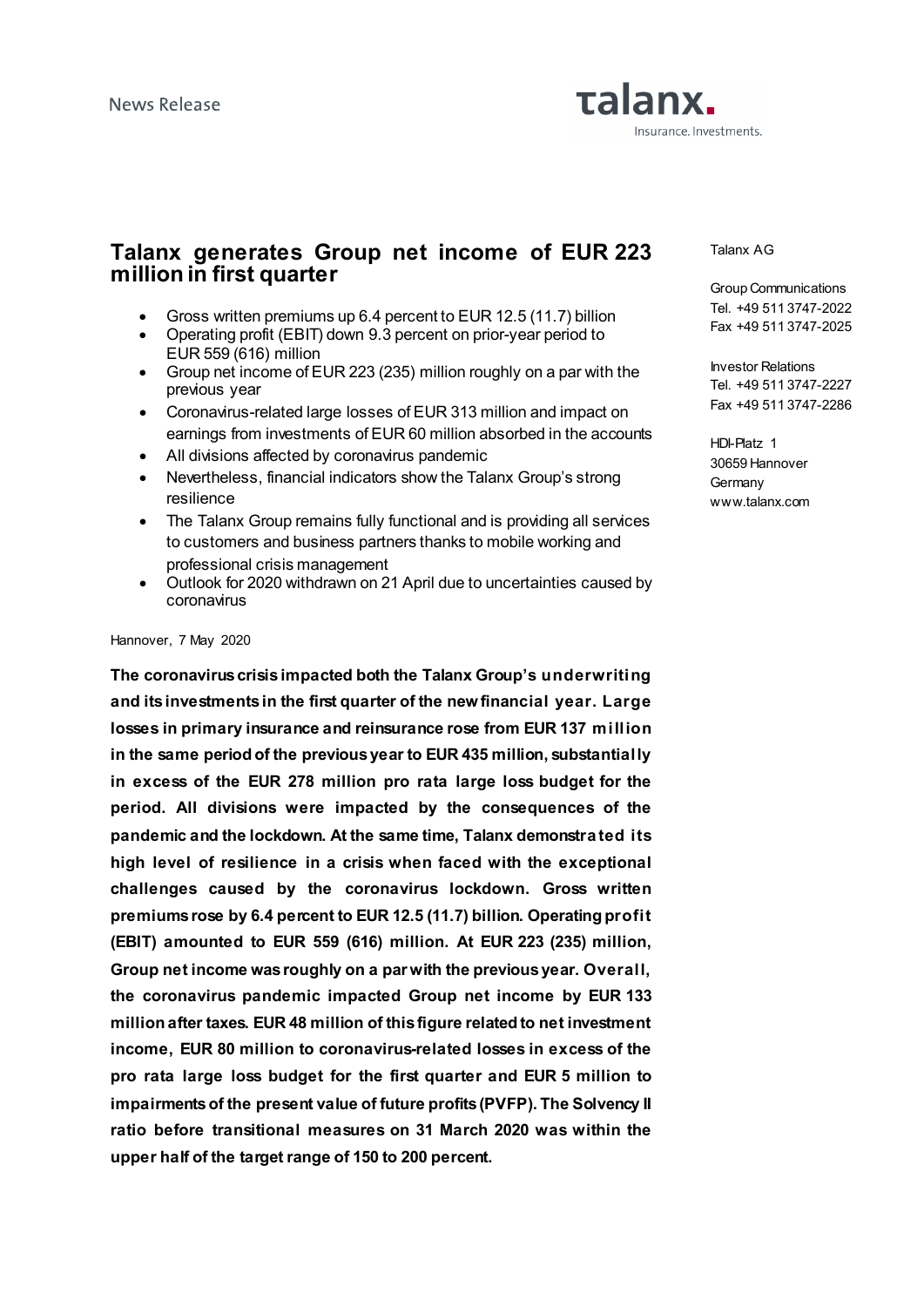

"The coronavirus pandemic has stretched people and enterprises in many countries of the world to their limits. We haven't seen a crisis like this since the Second World War. In this difficult time, our thoughts are with everyone who has lost loved ones or is suffering personally from the effects of the pandemic. As a major European insurance group, Talanx has also been impacted by this crisis, both in its underwriting activities and in its investments. Our professional crisis management and the ability of more than 90 percent of our staff to engage in mobile working mean that we were and are fully functional at all times and can provide our business partners and customers with a full range of services", said Torsten Leue, Chairman of Talanx AG's Board of Management. "We entered this crisis in a position of strength. Now we are focusing on maintaining this strength and resilience so as to be able to continue supporting our policyholders, business partners and employees and the people in the countries in which we do business, and to go on providing insurance, both now and in the future. This is in line with our Talanx Purpose: 'Together we take care of the unexpected and foster entrepreneurship'."

Large losses for the first quarter 2020 were up year-on-year at EUR 435 (137) million. EUR 313 million of this figure related to large loss expenses from the coronavirus pandemic before application of the pro rata large loss budget for the period. Reinsurance activities accounted for the largest part with approximately EUR 220 million, primary insurance being responsible for the remainder. The pandemic and the lockdown most of all led to large numbers of business closures and cancelled events that are insured with our risk carriers. The situation was aggravated by the impact of numerous other large losses such as the bush fires and hailstorm in Australia, hurricanes "Ciara", "Elsa" and "Sabine" in Europe, and tornado "Nashville" in the USA. As a result, the underwriting result amounted to EUR–425 (–357) million. After making use of the otherwise unused pro rata large loss budget,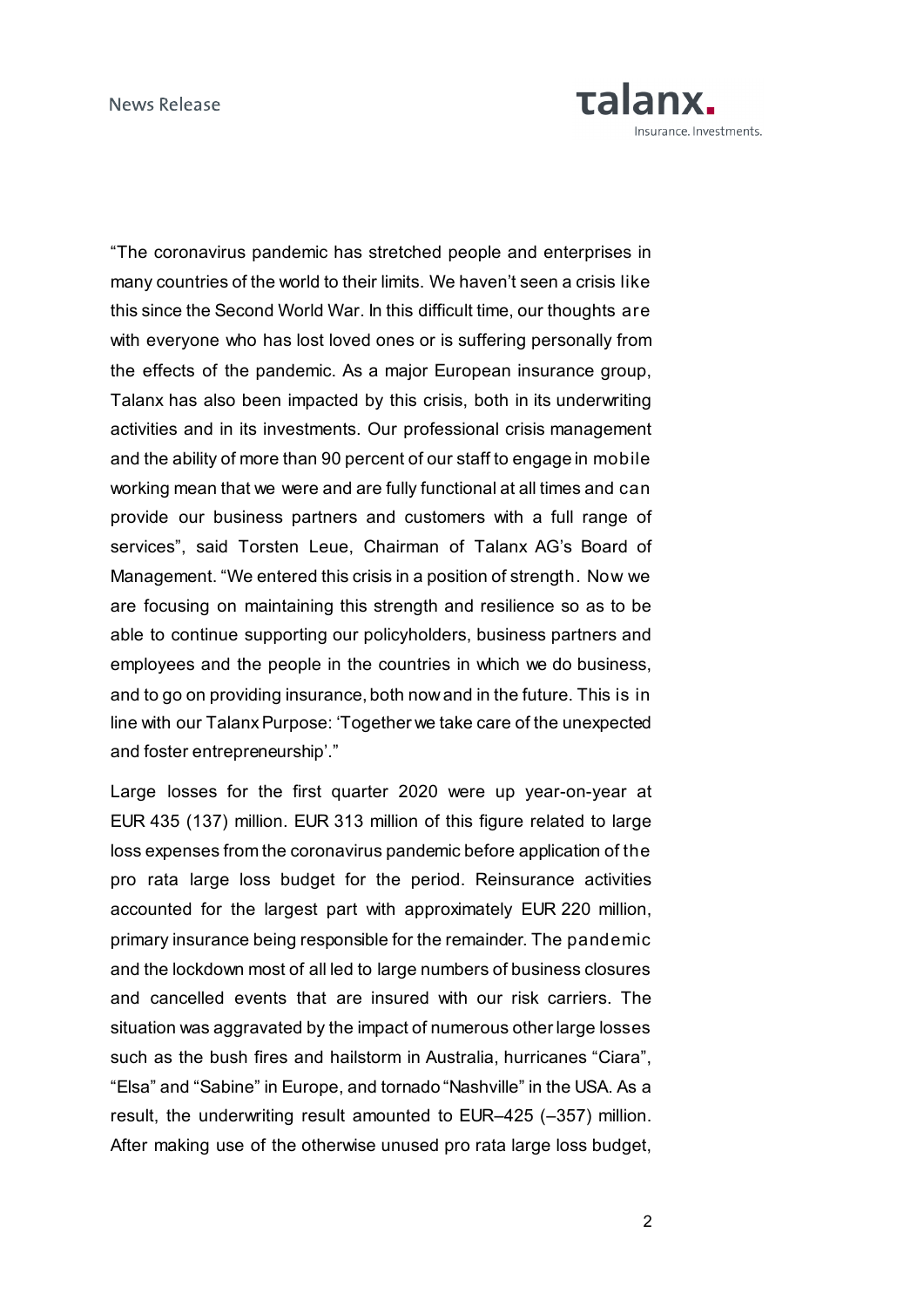News Release



the combined ratio rose by 3.0 percentage points to 99.8 (96.8) percent in the first quarter.

In addition, Talanx's net investment income declined year-on-year as a result of the coronavirus pandemic's impact on the capital markets; at EUR 903 (988) million, it was down 8.6 percent. The net return on investment amounted to 2.7 (3.2) percent. The drop was primarily caused by unrealised losses on the holdings measured at fair value in extraordinary net investment income.

Operating profit fell by 9.3 percent to EUR 559 (616) million, also affected by coronavirus-related PVFP impairments. Nevertheless, at EUR 223 (235) million Group net income was roughly on a par with the previous year, despite the above-mentioned negative effects of the virus.

## **Industrial Lines: "20/20/20" programme has expected impact; large loss budget exceeded due to coronavirus claims**

Gross written premiums at Industrial Lines rose by 12.2 percent in the first three months of 2020 to EUR 2.6 (2.3) billion. Roughly two-thirds of the increase of EUR 279 million were due to growth at HDI Global Specialty, with additional growth coming from the third-party liability and foreign property insurance areas. Net premiums earned climbed by an even stronger 14.5 percent to EUR 726 (634) million, due to the increased retention in the specialty business, among other things. The division systematically continued its restructuring and profitabilityenhancing measures, lifting its underwriting result to EUR –11 (–18) million despite EUR 34 million of negative effects from the coronavirus crisis. The pro rata large loss budget was exceeded by EUR 8 million due to the coronavirus pandemic. The (net) combined ratio amounted to 101.6 (102.9) percent. Excluding coronavirus-related losses, the combined ratio would have amounted to roughly 100 percent.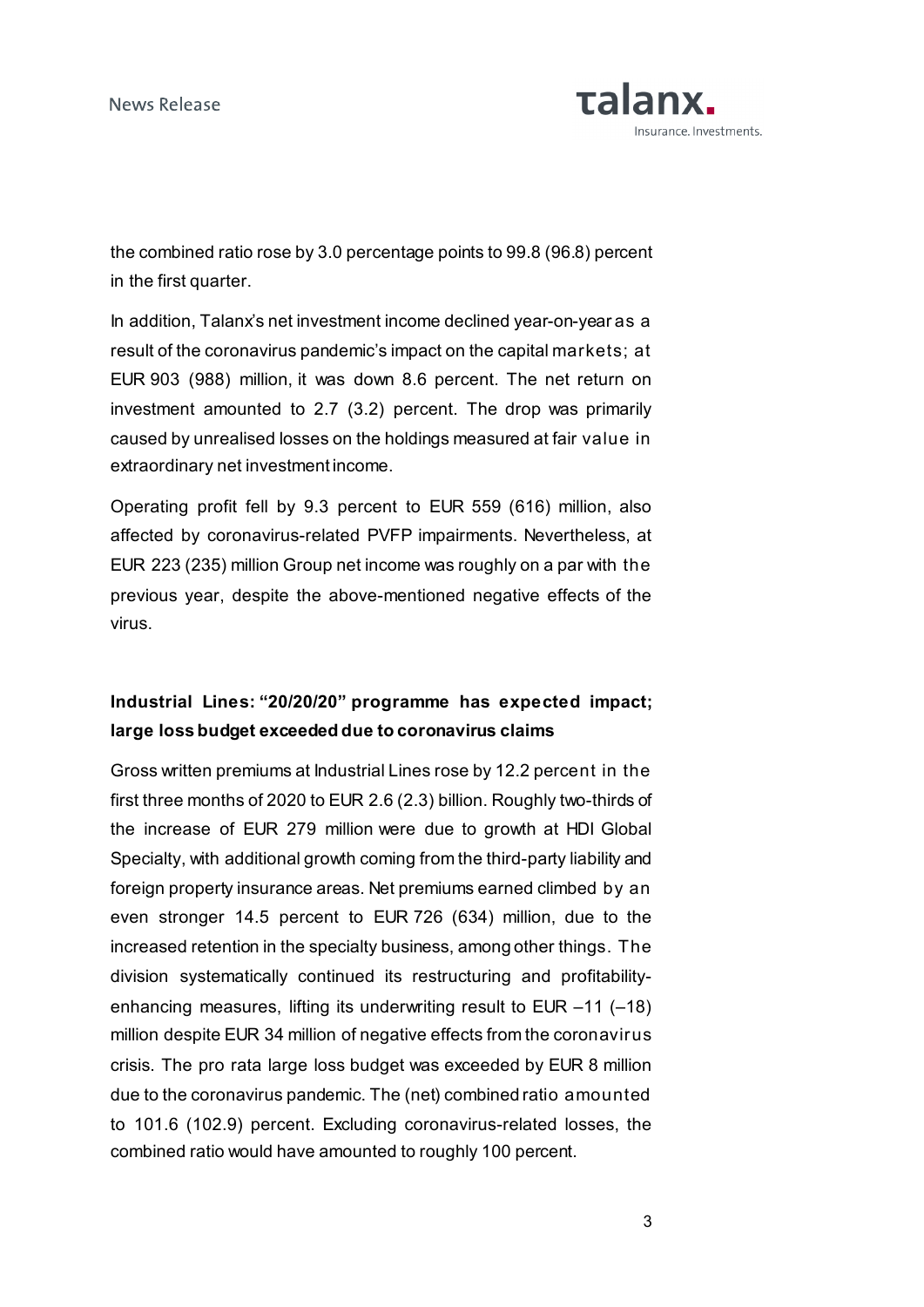News Release



Net investment income was also hit by the coronavirus pandemic's effects on the capital markets, dropping by roughly half to EUR 34 million. At EUR 30 (35) million, Industrial Lines' operating profit for the first three months of the year was down by roughly 15 percent. The division's contribution to Group net income fell by 23.7 percent to EUR 17 (23) million.

## **Retail Germany:Effects of coronavirus pandemic depress both premiums and net income**

Gross premium income at the Retail Germany division declined slightly in the first quarter under the impact of the coronavirus pandemic to EUR 1.8 (1.9) billion. However, the results of the crisis hit operating profit much more clearly; this sank year-on-year to EUR 32 (60) million. The segment contributed EUR 19 (36) million to Group net income.

## *Property/Casualty Insurance Segment: Loss expenses and net investment income hit hard by coronavirus pandemic*

Premium income written in the Property/Casualty Insurance Segment was down slightly on the prior-year quarter, at EUR 774 (782) million. Growth in business with commercial customers and freelance professionals could not fully offset declines in motor insurance and the core biometric business.

At EUR–13 (4) million, the underwriting result was lower than in the same quarter of the previous year; this was due solely to the impact of the coronavirus pandemic (EUR 31 million). In addition, higher loss expenses (primarily due to expenses for shutdown insurance) lifted the combined ratio from 99.3 percent to 103.8 percent; without investments in the "KuRS" optimisation programme, the combined ratio would have been 103.4 percent. In an extremely dynamic environment, HDI insurance received more than 1,300 coronavirus-related shutdown insurance claims for the month of March alone.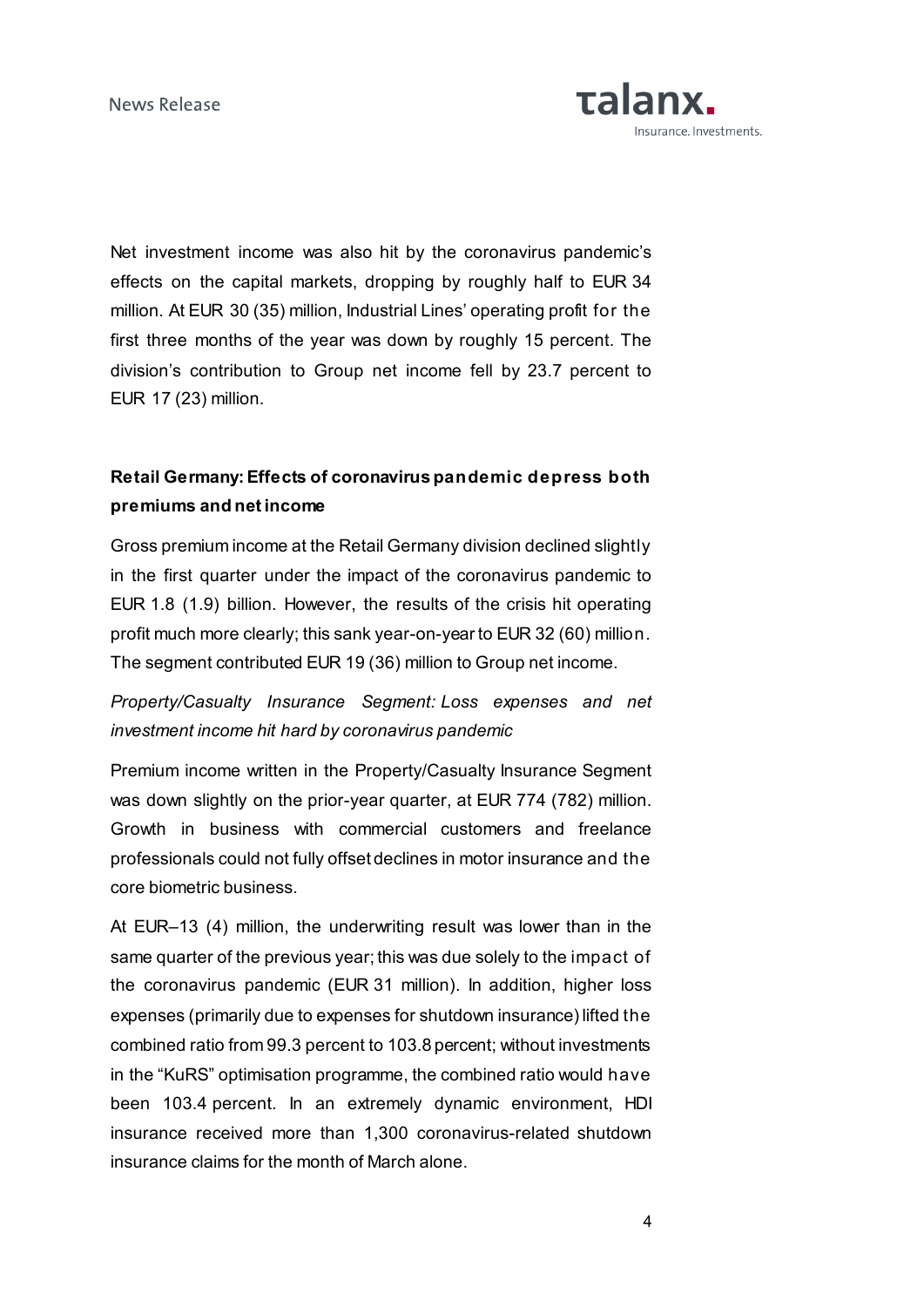

Net investment income for the segment fell to EUR 14 (28) million as a result of the effects triggered by the coronavirus pandemic. The segment generated an operating loss of EUR 3 million (operating profit of EUR 30 million) due to the impact on loss expenses and investments.

## *Life Insurance Segment: Decline in single-premium business and regular premiums*

The Life Insurance Segment saw a 2.7 percent decrease in premiums in the first three months to EUR 1,075 (1,104) million, including the savings elements of premiums from unit-linked life insurance. Regular premiums fell largely as a result of higher policy expirations. After adjustment for the savings elements of premiums from unit-linked products and changes to unearned premiums, the Life Insurance Segment's net premiums earned amounted to EUR 812 (812) million, as in the previous year.

New business in the area of life insurance products – measured using the annual premium equivalent (APE), the international standard – rose from EUR 95 million to EUR 96 million.

The underwriting result improved by approximately one quarter to EUR–270 (–363) million. This was largely due to lower provisions for premium refunds resulting from policyholder participation in investment income. The main factors influencing this item continue to be the calculation of the discounts on technical provisions and policyholder participation in net investment income. A coronavirus-related PVFP impairment of EUR 7 million had a negative effect.

Net investment income dropped by roughly one-quarter to EUR 304 (401) million. Apart from lower ordinary investment income resulting from continuing low interest rates, this was mainly due to the impact of the coronavirus pandemic on the capital markets.

Operating profit in the Life Insurance Segment of the Retail Germany Division rose year-on-year to EUR 36 (30) million. The main reason for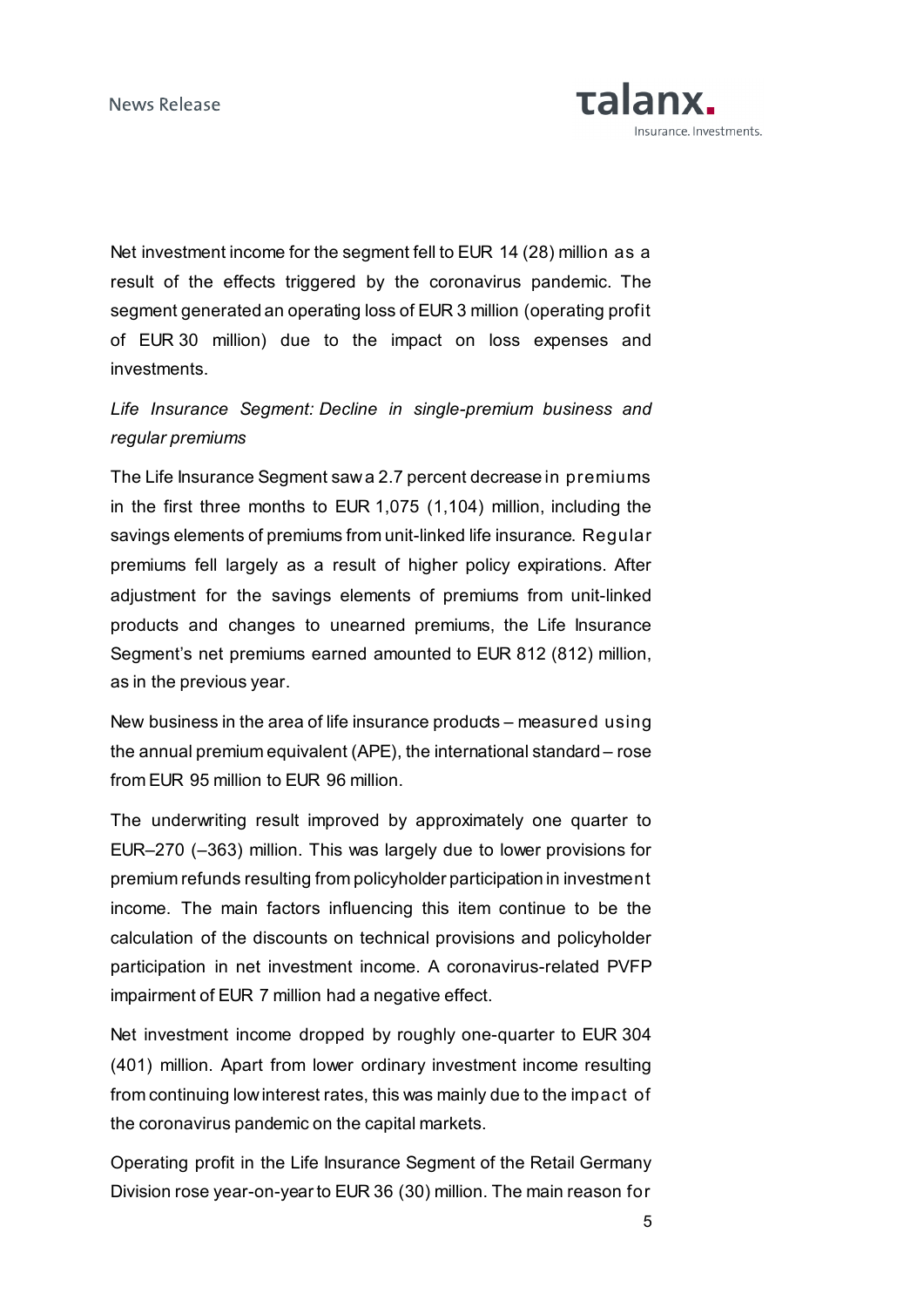

the increase was the positive effect caused by the deconsolidation of a small company.

## **Retail International:Slight improvement in operating profit and moderate decrease in premiums**

Gross written premiums (including premiums from unit-linked life and annuity insurance) in the Retail International Division declined by 6.4 percent in the first quarter compared to the comparable period of 2019 to EUR 1.5 (1.6) billion. Adjusted for currency effects, gross premiums rose by 2.3 percent. Both the Europe and Latin America regions recorded a drop in premium income. Gross written premiums fell by 5.0% to EUR 1.1 (1.1) billion in Europe and by 10.2 percent to EUR 401 (446) million in Latin America. Premiums in the Latin America region are largely generated from motor insurance policies, which declined as a result of the drop in new car purchases caused by the economic situation. In addition, Italy and Hungary recorded declines in the single-premium life insurance business.

The combined ratio for the property insurance companies rose by 1.9 percentage points year-on-year to 96.6 percent. Coronavirus-related charges of EUR 20 million recognised as a precautionary measure contributed to the rise. In line with this, the underwriting result declined to EUR 3 (15) million. Net investment income roughly matched the prior-year level at EUR 90 (91) million. Operating profit increased by 3.4 percent compared with the first quarter of 2019 to EUR 75 (73) million. The Europe region was a key growth driver here, recording a 32.7 percent rise in operating profit compared to the prior-year period, to EUR 89 (67) million. This was mainly attributable to the earnings contribution made by Polish company TUiR WARTA S. A. The division's contribution to Group net income was on a par with the prioryear period at EUR 43 (42) million.

### **Reinsurance: coronavirus effect leads to sharp rise in large losses**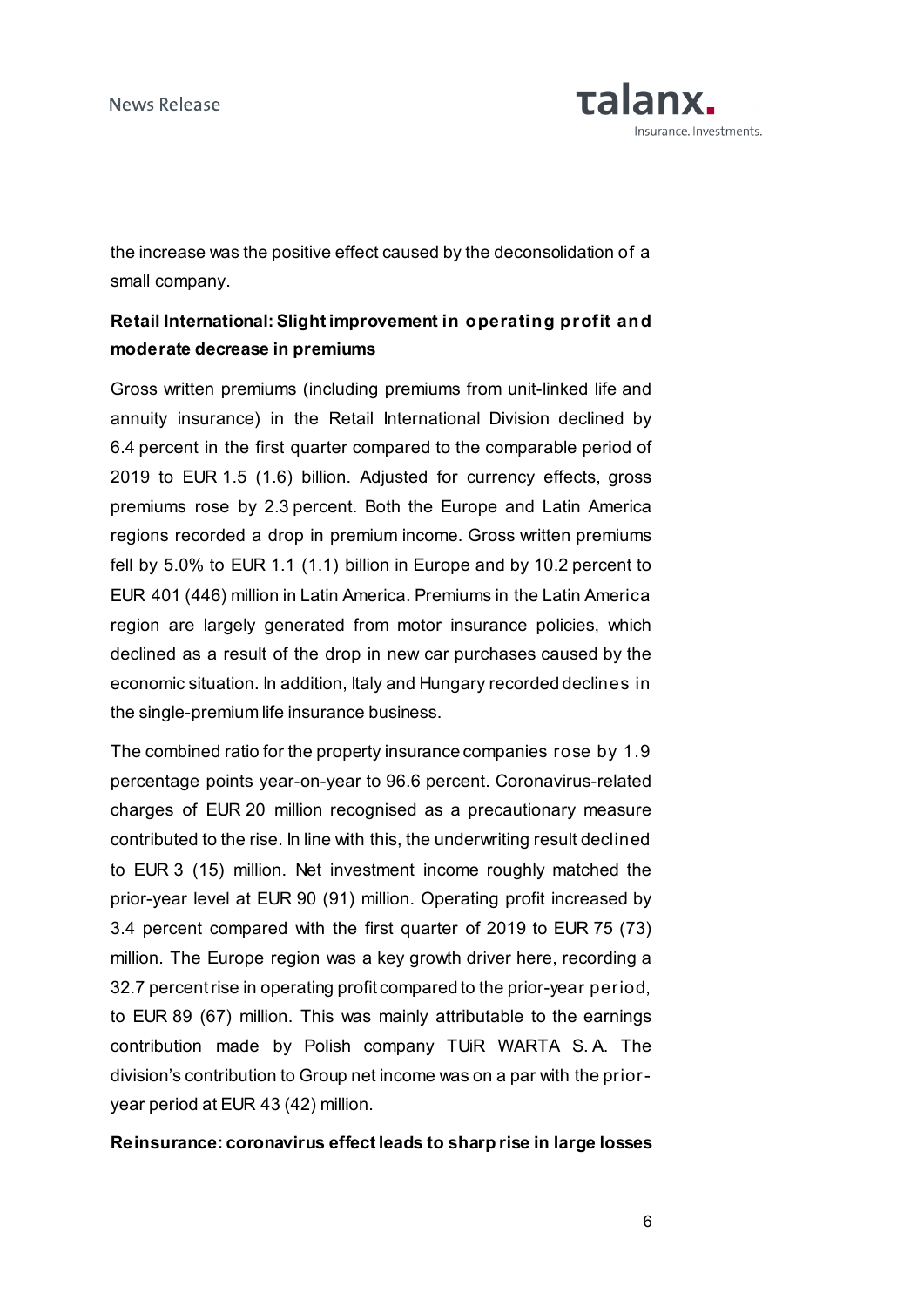

The Reinsurance Division saw gross written premiums rise by 9.4 percent in the first quarter to EUR 7.0 (6.4) billion. However, the division exceeded its pro rata large loss budget (EUR 188 million) by EUR 96 million, due above all to approximately EUR 220 million of additional reserves for losses associated with the coronavirus pandemic. The underwriting result fell to EUR –131 (4) million, while operating profit slipped back 5.6 percent to EUR 427 (453) million. The division contributed EUR 149 (147) million to Group net income in the first quarter, roughly on a par with the comparable period of the previous year.

### *Property/Casualty Reinsurance Segment: Combined ratio exceeds target range due to coronavirus effect*

Gross written premiums in the Property/Casualty Reinsurance Segment rose by 13.5 percent to EUR 5.0 (4.4) billion. The combined ratio deteriorated to 99.8 (95.7) percent, mainly as a result of the coronavirus effect. The underwriting result plummeted 101.9 percent to EUR –2 (112) million. This was partially offset by an improvement in extraordinary net investment income to EUR 55 (–4) million, resulting in an operating profit of EUR 305 (340) million.

### *Life/Health Reinsurance Segment: Premium levels remain constant*

Gross written premiums in the Life/Health Reinsurance Segment were roughly on a par with the previous year at EUR 2.0 (2.0) billion, whereas net earned premiums rose 4.3 percent to EUR 1.8 (1.7) billion. This was due among other things to the 2.4 percentage-point increase in the retention. Net investment income improved to EUR 174 (162) million. Operating profit climbed by 8.4 percent to EUR 123 (113) million.

### **Outlook for 2020**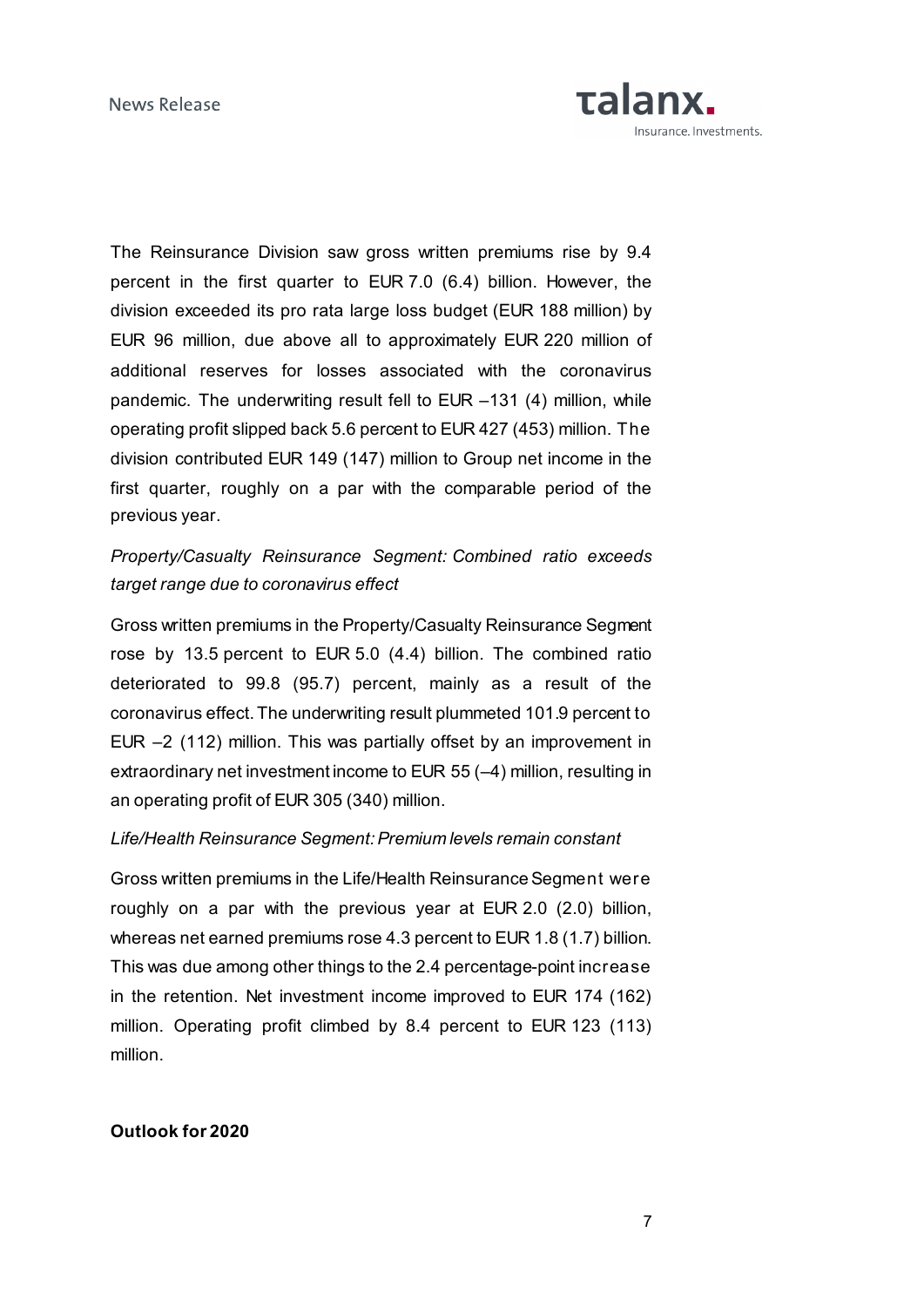

On 21 April 2020, the Talanx Group withdrew its outlook for the financial year 2020 due to the ongoing coronavirus pandemic and substantial uncertainty about future economic and capital market developments.

At EUR 223 million, Group net income for the first quarter of 2020 is roughly on a par with the prior-year level. However, we do not consider it possible to extrapolate the quarterly result to full-year 2020, since the impact of the coronavirus pandemic only affected one of the three months in the reporting period, especially in underwriting. From today's perspective, there are too many uncertainties surrounding the previous earnings target range of between "more than EUR 900 million" and EUR 950 million to be able to maintain it. This applies both to all the Group's management metrics and to the individual divisional targets.

Talanx still aims to distribute 35–45 percent of its IFRS earnings and to maintain its policy of dividend continuity.

Today the Talanx Group also published its annual Solvency and Financial Condition Report as of 31 December 2019.

| <b>EUR</b> million                                                                                          | Q1 2020 | Q1 2019 | $+/-$        |
|-------------------------------------------------------------------------------------------------------------|---------|---------|--------------|
| Gross written premiums                                                                                      | 12,467  | 11,716  | $+6.4%$      |
| Net premiums earned                                                                                         | 8,354   | 7,842   | $+6.5%$      |
| Combined ratio for property/casualty primary<br>insurance and property/casualty<br>reinsurance <sup>1</sup> | 99.8%   | 96.8%   | $+3.0\%$ pt. |
| Net investment income                                                                                       | 903     | 988     | $-8.6%$      |
| Operating profit/loss (EBIT)                                                                                | 559     | 616     | $-9.3%$      |
| Group net income (after non-controlling<br>interests)                                                       | 223     | 235     | $-5.1%$      |
| Return on equity <sup>2</sup>                                                                               | 9.0     | 10.3%   | $-1.3\%$ pt. |

### **Key figures from the Talanx Group income statement, Q1 2020, consolidated (IFRS)**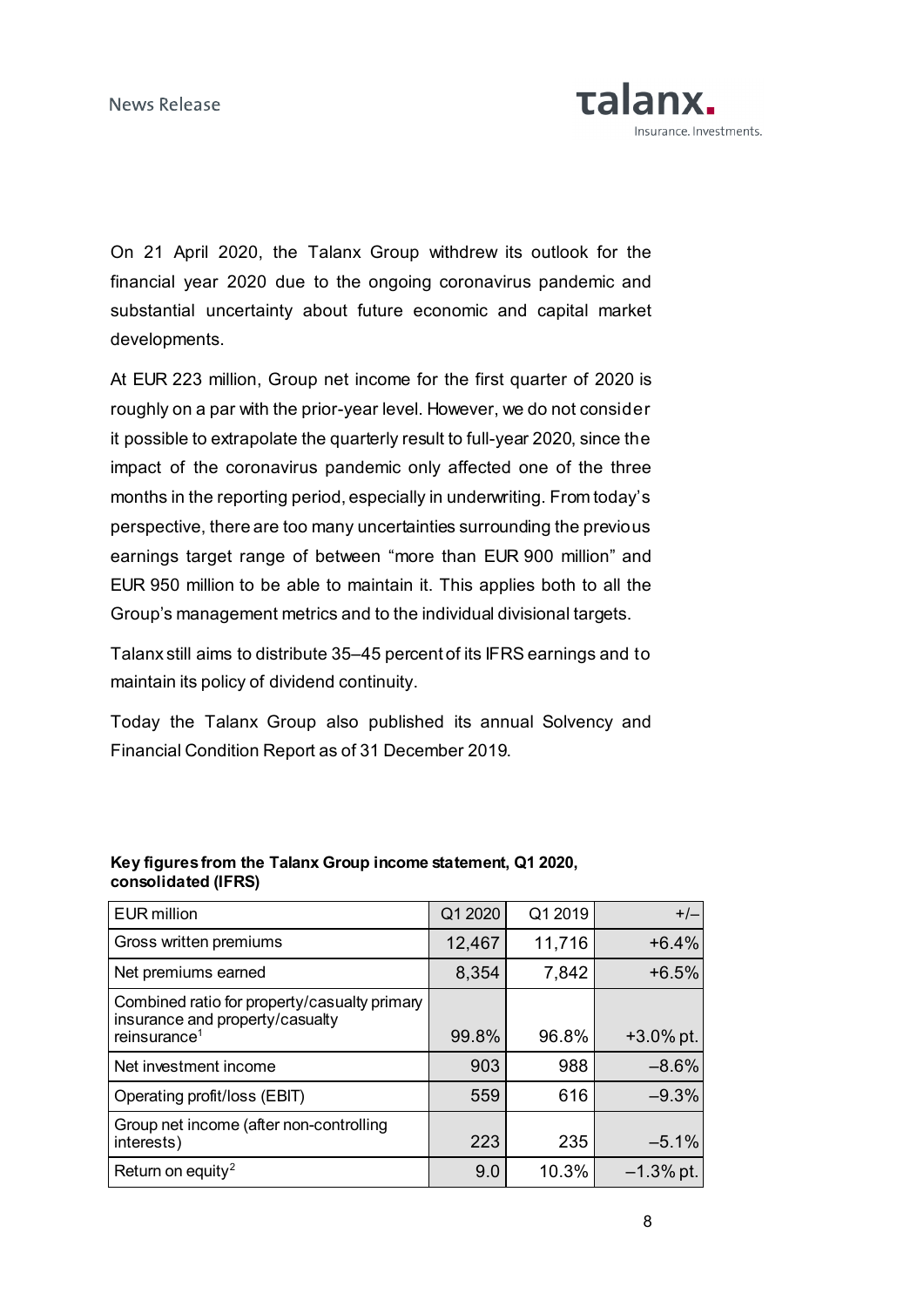

- <sup>1)</sup> Including net interest income on funds w ithheld and contract deposits
- <sup>2)</sup> The ratio of annualised net income for the reporting period excluding non-controlling interests to average shareholders' equity excluding non-controlling interests

#### [Full documents relating to the quarterly statement](https://www.talanx.com/investor-relations/presentations-and-events/disclosure/2020.aspx?sc_lang=en)

#### [Financial calendar](https://www.talanx.com/investor-relations/finanzkalender/termine.aspx?sc_lang=en)

#### **About Talanx**

Talanx is a major European insurance group w ith premium income of EUR 39.5 billion (2019) and roughly 23,000 employees w orldw ide. Based in Hannover, Germany, the Group is active in more than 150 countries. Talanx is a multibrand provider w ith a focus on B2B insurance. Its industrial insurance and retail business in Germany and abroad is operated under the HDI brand, w hich has a rich tradition stretching back about 120 years. Other Group brands include Hannover Re, one of the w orld's leading reinsurers; the bancassurance specialists Targo insurers, PB insurers and neue leben; and Polish insurer Warta. Ampega, one of Germany's largest asset management companies, manages the Talanx Group's assets and is also an experienced provider of asset management solutions for non-group institutional investors. Rating agency Standard & Poor's has aw arded the Talanx Primary Insurance Group a financial strength rating of A+/stable ("strong") and the Hannover Re Group one of AA–/stable ("very strong"). Talanx AG is listed on the Frankfurt Stock Exchange, w here it is a member of the SDAX, and on the Hannover and Warsaw stock exchanges (ISIN: DE000TLX1005, German Securities Code: TLX100, Polish Securities Code: TNX).

*Talanx – Together we take care of the unexpected and foster entrepreneurship*

For further information, please see www.talanx.com.



Current photographs and company logos are available at [https://mediathek.talanx.de.](https://mediathek.talanx.de/)

For **media enquiries** please contact:

| Andreas Krosta | Tel.: +49 511-3747-2020           |
|----------------|-----------------------------------|
|                | E-mail: andreas.krosta@talanx.com |
| Dr Anton Notz  | Tel: +49 511-3747-2094            |
|                | E-mail: anton.notz@talanx.com     |